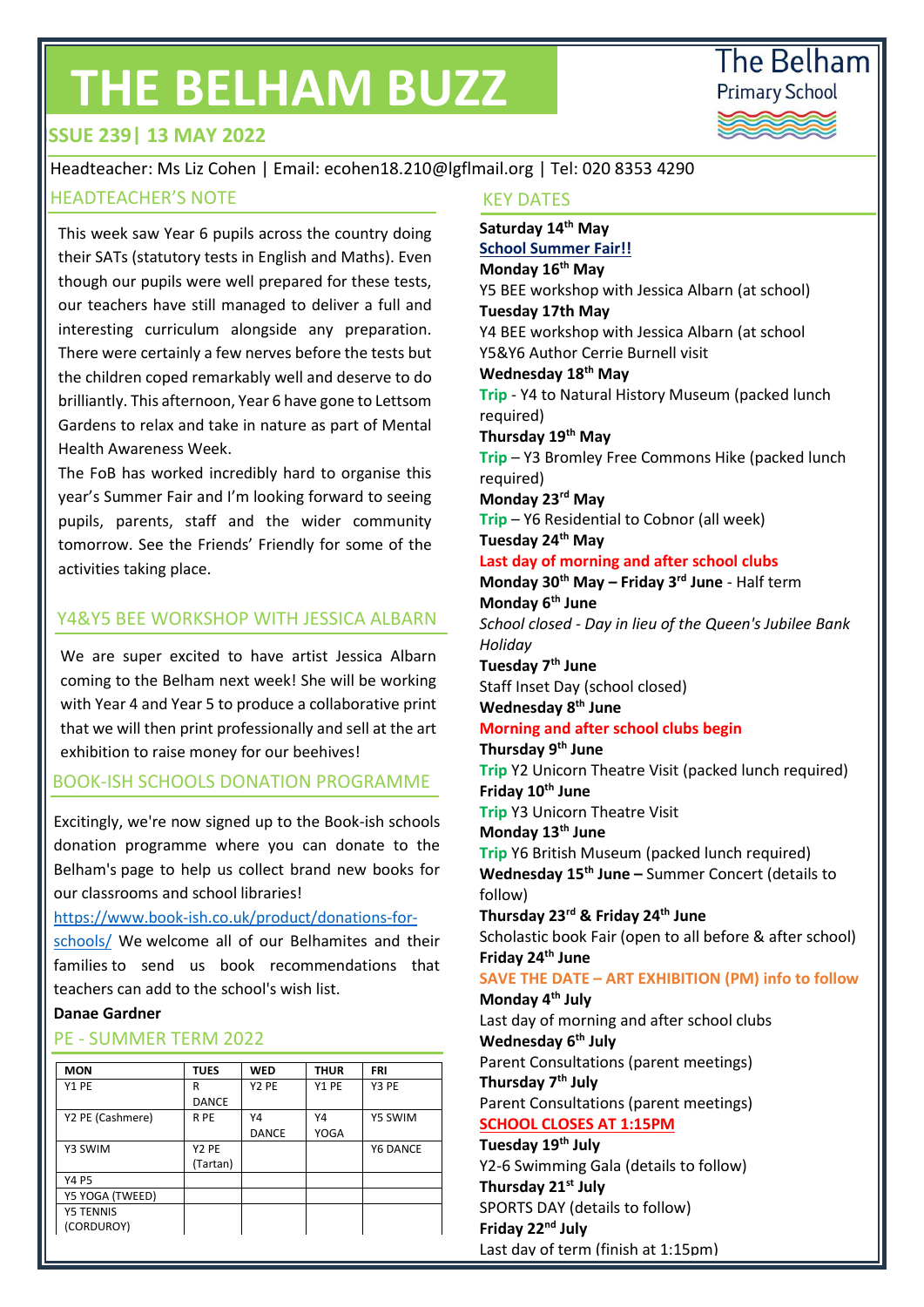# THE FRIENDS' FRIENDLY

# **ISSUE 145: 13 MAY 2022**

Meet the FOB Committee & Class Reps <http://www.thebelhamprimaryschool.org.uk/friends-of-belham.html>

# **Belham Contact us**

**Friends of** 

[friendsofbelham@gmail.com](mailto:friendsofbelham@gmail.com)

#### **SAVE THE DATE**

| <b>TOMORROW</b>                                                      | <b>School Summer Fair</b>    |  |
|----------------------------------------------------------------------|------------------------------|--|
| 21 May                                                               | Reception playground refurb  |  |
|                                                                      | volunteer day                |  |
| 22 May                                                               | Velodrome Cycling morning    |  |
| 11 June                                                              | Belham gardening day         |  |
| 14 June                                                              | Belham Lates: Maths, Magic & |  |
|                                                                      | Mystery                      |  |
| 1-3 July                                                             | FOB Camping weekend          |  |
| 16 July                                                              | Belham gardening day         |  |
| All tickate from https://www.tickattailor.com/ovente/friendsafholbam |                              |  |

All tickets from: <u>https://www.tickettailor.com/events/friendsofbelham</u>

# **SUMMER FAIR – TOMORROW!!**

The school summer fair is tomorrow! It's set to be a scorcher, so come along and enjoy the sunshine accompanied by live jazz, magician, bouncy castle, face painting, ice lollies, smoothies, crafts, games and more….!

#### **Timings:**

- 12:00 fair opens
- 12;00 Live jazz from 'The Jazettes'
- 12:50 Magic & Laughter show
- 13:40 Live jazz from 'The Jazettes'
- 14:30 Acoustic Piano from 'Peck'
- 15:00 Fair closes

**Bring friends!** The fair is open to the public so please do invite friends and family along. Entry is free for kids, £1.50 for adults.

No dogs, sorry! Also bring a cup along to avoid plastic at the bar!

**For those donating cakes,** please drop off your nutfree bakes on Saturday morning (entry via the Bellenden Road gate) between 9am and 11am. You will need to complete an allergen card as you drop. Tins can be collected from school reception on Monday.

# **VELODROME CYCLING SESSION 22ND MAY – FEW TICKETS LEFT!**

The next Belham velodrome session will be next Sunday 22<sup>nd</sup> May. There are tickets left for the track bike session for year 4-6 children (9.30- 11am):

[https://www.tickettailor.com/events/friendsofbel](https://www.tickettailor.com/events/friendsofbelham/689112) [ham/689112#](https://www.tickettailor.com/events/friendsofbelham/689112)

# **RECEPTION PLAYGROUND REFURB VOLUNTEER DAY SAT 21ST MAY**

Following the success of last year's volunteer day at the Copleston Garden, next up is the Reception playground! Drop in any time, 9am-5pm on Sat 21<sup>st</sup> May, via Maxted Road entrance.

On the day, we will be building a bug hotel, digging out a mini wildlife pond, putting down some sand and bark in the mud kitchen corner, assembling lots of exciting new play equipment, and repainting the back wall.

#### **PARENT VOLUNTEERING DAY RECEPTION PLAYGROUND SAT 21 MAY 2022**



Please come along for part or all of the day. Children can attend but you are responsible for their safety. If you'd like to express an interest, contact Doug on 07740 457 276, [friendsofbelham@gmail.com.](mailto:friendsofbelham@gmail.com)